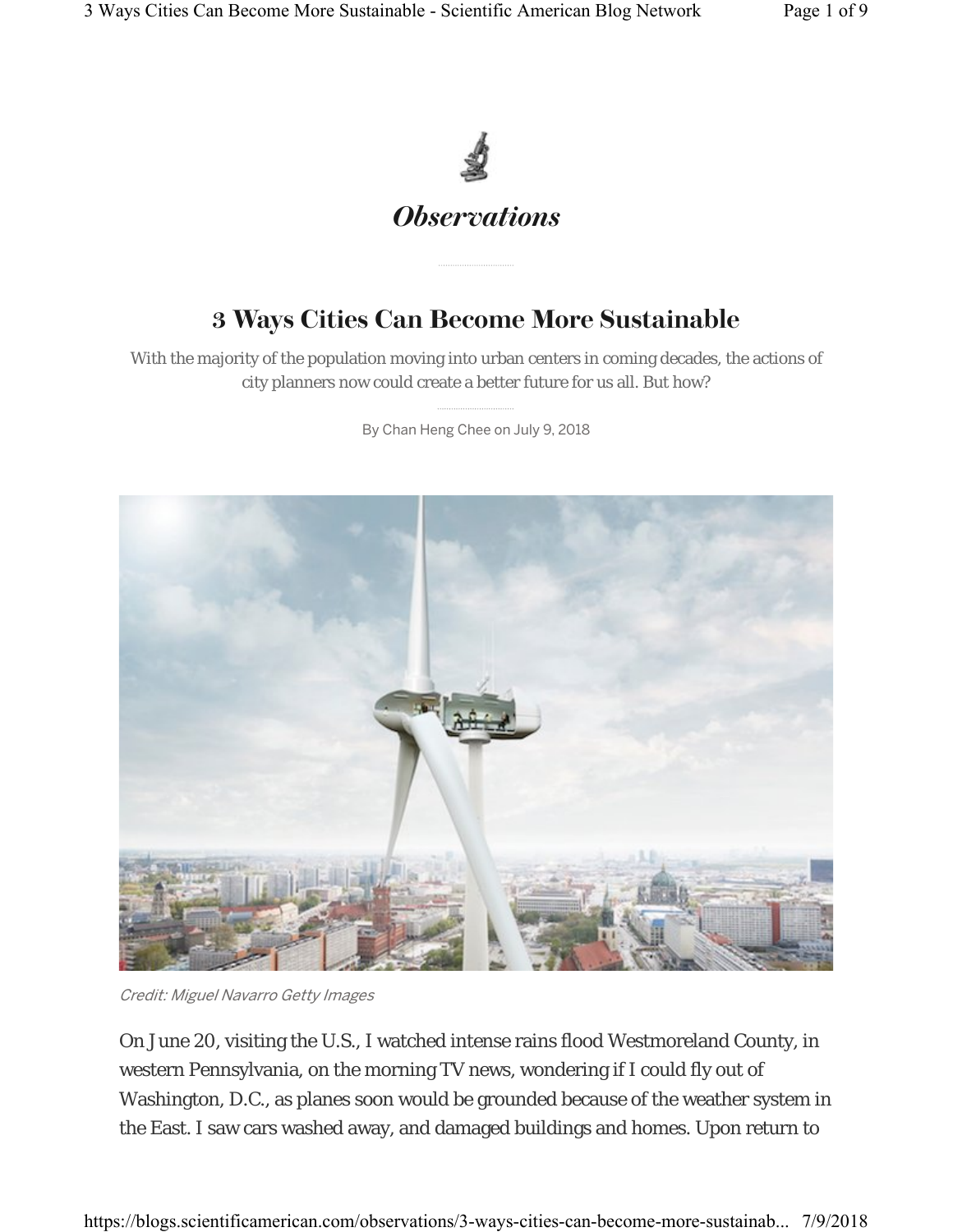my home in Singapore, I faced consecutive days of heavy rains causing flash floods in a city-state that had, until then, handled flood control quite successfully. I read of the Mumbai monsoon heavy rains and floods, with trains delayed and four people dead in 24 hours.

All of these recent events were nature reminding us that global warming has altered the climate. The rains are more intense in some areas, and in other areas, not at all.

This very palpable reality should bring us to focus in a timely way on building a sustainable future. The World Cities Summit 2018, July 9 through 11 in Singapore, a regular event, focuses this year on "Livable and Sustainable Cities: Embracing the Future through Innovation and Collaboration." I am speaking at the Springer Nature "Science and the Sustainable City" summit, which is co-located with the World Cities event, on July 11, and has a special focus in connecting researchers with practitioners to help tackle the challenges faced by cities. I head a project on "The Future of Cities" in the Lee Kuan Yew Center for Innovative Cities and have worked on the topic of "Asia's Future Cities: Sustainable, Liveable, Loveable?"



ADVERTISEMENT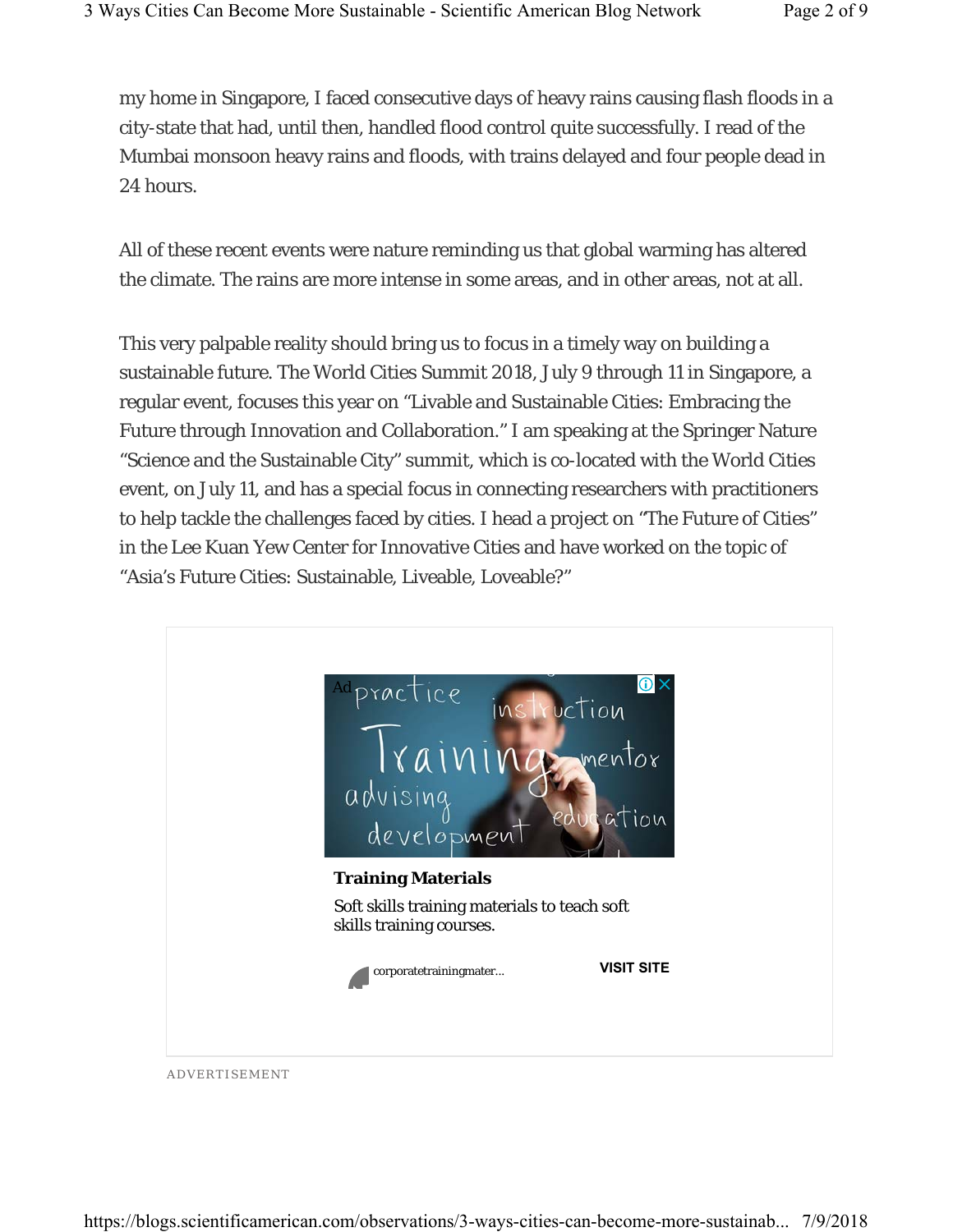So we ask ourselves again: What does it mean to be sustainable—and what do cities have to do to be more sustainable?

The standard definition came from the U.N. Commission on Environment and Development (1987), which cast sustainability as "development that meets the needs of the present without compromising the ability of future generations to meet their own needs." But that view was soon seen to be insufficient. Moving forward a few decades, it has become clear that the fundamental problem of promoting economic growth and at the same time protecting the environment was simply not adequately addressed in the original definition. It also has become evident that poverty and the basic needs of large swathes of population globally have seen little improvement and may be getting worse. In addition, as the world's populations increase and are migrating relentlessly into cities and megacities, one does not have to be an alarmist to see crises—or should I say, catastrophe—ahead if we do not learn how to create sustainable urban centers.

The U.N. Sustainable Development Goals, or SDGs, launched in 2015 to succeed the Millennium Development Goals, were designed to provide a road map to help countries and cities achieve integrated sustainable growth by 2030. They list 17 goals, emphasizing climate action, innovation, sustainable consumption, elimination of poverty, and creation of peace and security.

In addition to the SDGs, in 2017 the World Economic Forum publicized the Arcadis Sustainability Index 2016, which listed the world's most sustainable cities. The index ranked cities according to three dimensions: people, planet and profit. This ranking could be viewed as social sustainability, environmental sustainability and economic sustainability. Each dimension carried a sub-index. For instance, the people pillar measured quality of life, health education, and work-life balance. The planet pillar took into account green factors like energy consumption, renewable-energy share and green spaces. The profit pillar looked at business environment and economic health, including ease of doing business and connectivity. Sustainable cities balanced the three, though none achieved that balance evenly.

The top 10 sustainable cities, in rank order, were Zurich, Singapore, Stockholm, Vienna, London, Frankfurt, Seoul, Hamburg, Prague and Munich. Eight of the 10 were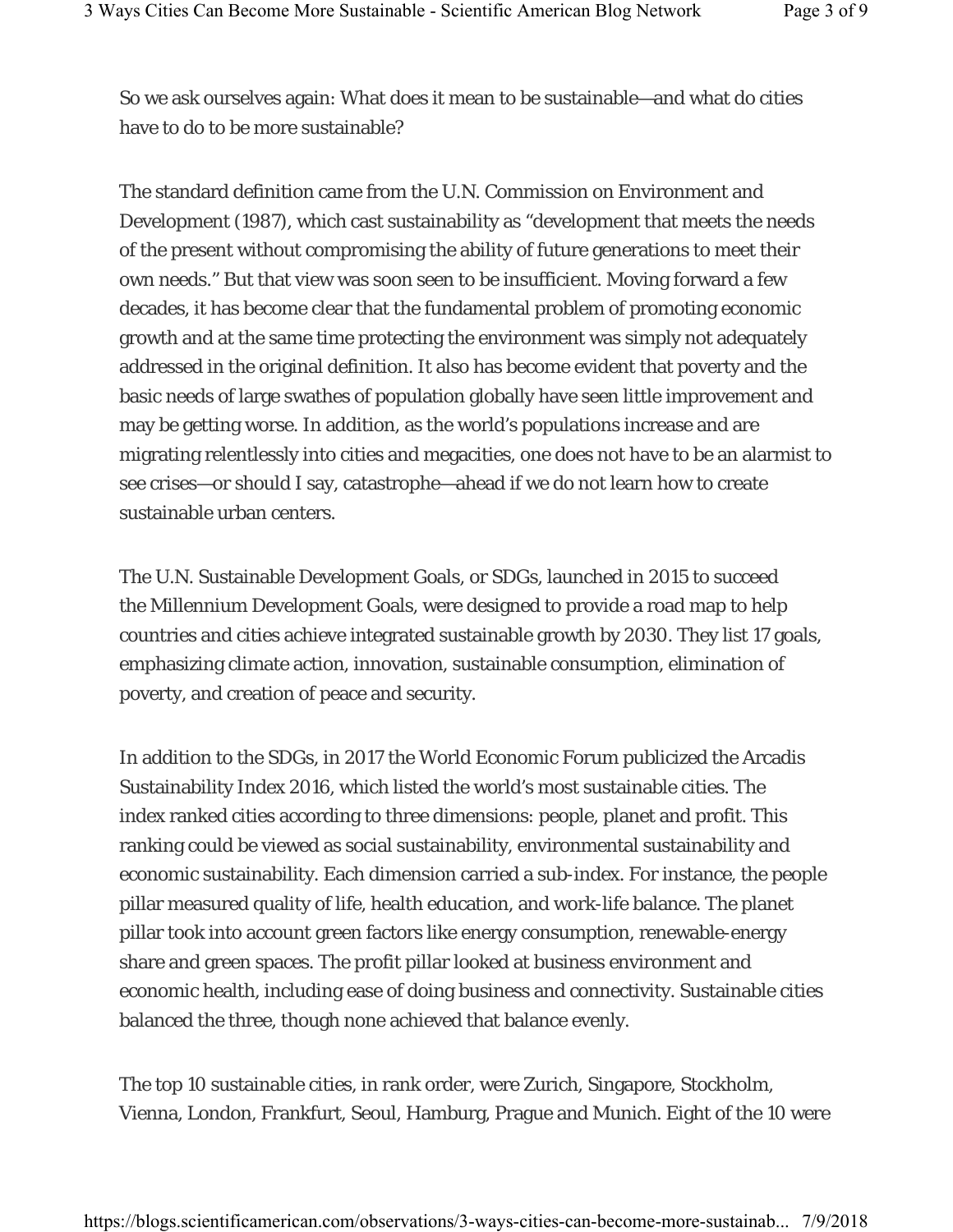European and two Asian. Three were German. What pushed these cities to become sustainable? And can others follow?



ADVERTISEMENT

All were cities in small or medium-sized states. Country size is not the sole determinant of success, but small states and middle-sized states suggest there are fewer layers of government to work through. It is easier to experiment and carry out innovation.

In the case of Singapore, sustainability is existential. As a city-state without resources, and one that has to buy water from neighboring Malaysia, Singapore has learned to move along the path of sufficiency by turning water into a renewable resource through a combination reverse osmosis, desalination and water conservation. From water deficiency, we who live in Singapore have turned water into a resource and asset.

The Singapore water achievements required mutltiple steps: involvement of the public through education was instrumental, by teaching schoolchildren that water is precious; then harnessing laws and regulations, pricing and monitoring; and also nudging the users to adjust their behavior to achieve results.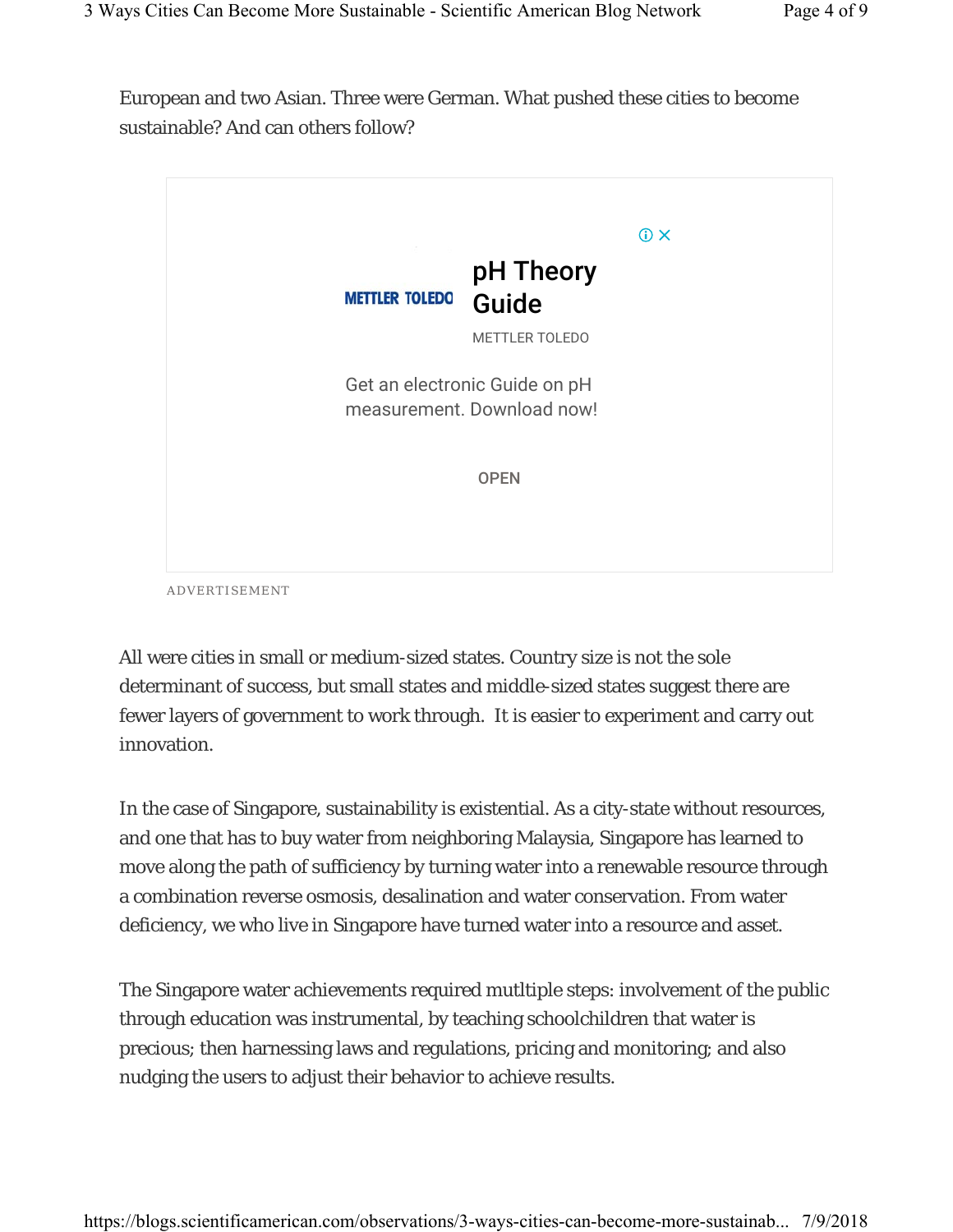German cities are said to be among Europe's greenest. One wonders if the the chance to rebuild from scratch at the end of World War II, after the bombings and destruction of German cities, did help German planners to try something new. But Germans have a long history of using legislation to direct and implement sustainable development. German buildings use 20 percent less energy than other European counterparts and they are more energy-efficient, though others may use better renewable resources. It is also said that water use is less than in other European cities. The high price of water and monitoring may help.

It seems clear that if countries or city leaders have a vision and a desire to implement the vision, that is half the battle to becoming sustainable. Mayors in Latin America, in Curitiba, Medellín and Bogotá have succeeded in bringing change to sustainable lifestyles in their cities. Curitiba was a standout example starting with a determined mayor, Jaime Lerner, who persisted to implement his vision and pioneered the Bus Rapid Transit (BRT). Bogotá, too, began with the determination of one mayor, Antanas Mockus, who set out to change the mindset and attitudes of the citizens. Bogotá then became a model of civic-minded sustainable urban planning. Medellín, through the efforts and commitment of the public, private and citizen sectors, has turned from "the most dangerous city in the world," according to *Time* magazine, to "the most innovative city in the world," according to the Urban Land Institute.

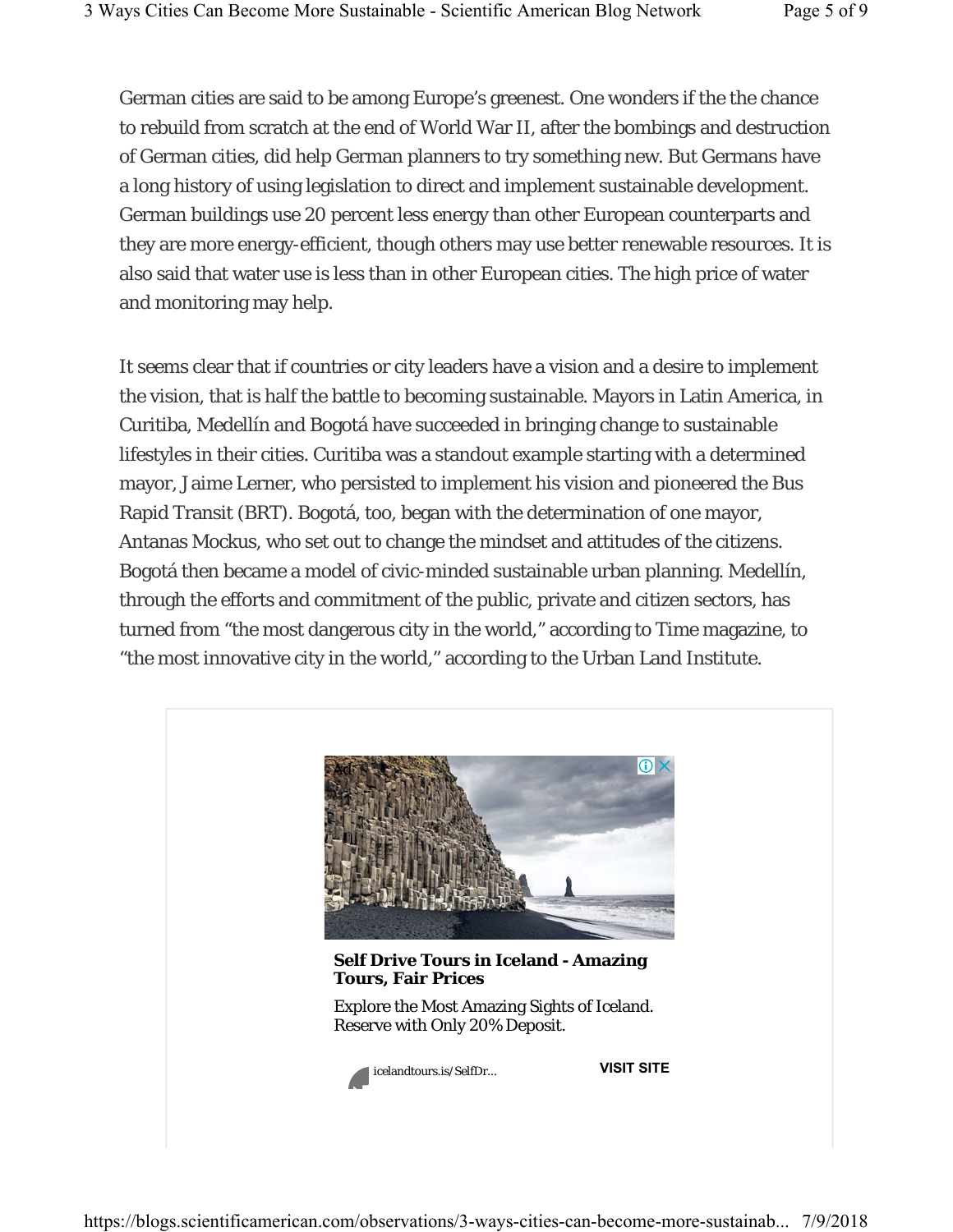ADVERTISEMENT

Bearing in mind that no two cities are the same, I offer three big ideas that can help cities to be more sustainable.

*First, city leaders and planners must begin with a vision***.** Lee Kuan Yew, Singapore's first prime minister, had a vision of a "green" city in the 1960s, long before it was fashionable to be green. He knew housing a dense population meant high-rise living. He did not want a concrete jungle. Lee Kuan Yew suggested planting trees, covering concrete overhead bridges with creepers and cleaning up the Singapore River. City planners now further this vision by creating parks all over the island, building park connectors and turning park lakes and ponds into potential catchments, creating a beautiful and sustainable environment. In Seoul, in the first decade of this century, then-Mayor Lee Myung-bak became known for creating a green oasis in the middle of a bustling city. He converted an elevated freeway, which had been built upon an old river, back into a waterway in the Cheonggyecheon project. Though controversial, this project is seen to be reducing the urban heat-island effect, limiting air pollution and moving the public from cars to public transport; and it is a muchused public space.

*Second, institutional structures must be present or created to coordinate and implement policies***.** Singapore, again, is a good example of establishing an institutional structure and framework, with agencies geared to produce enabling legislation and implement urban design plans. The Ministry of National Development works with its agencies such as the Urban Renewal Authority and the Housing and Development Board, and the Ministry of Environment and Water Resources conceives and implements plans for water and energy sustainability. Singapore adopts a "Wholeof-Government" approach, which allows for coordination and a national vision to facilitate a sustainable city. Zurich, the world's number one sustainable city, has a monitoring system for sustainable development with 21 criteria used by political decision makers, the bureaucracy and citizens to mark their progress. The city produces a sustainable development report that started in 2004 and is updated every four years.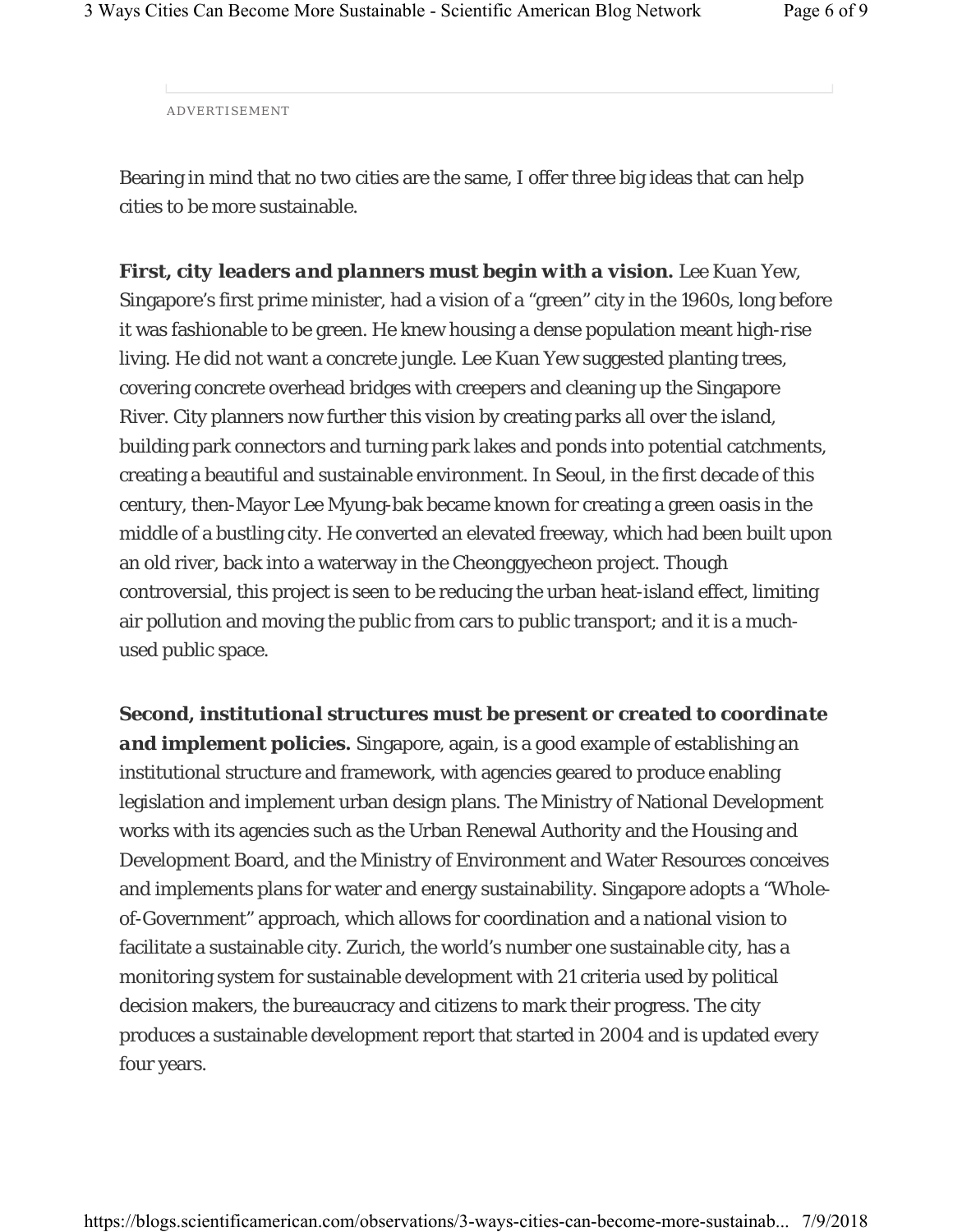*Third, policy leaders, you should know that you are not alone***.** Cities can learn from the experiences of other cities. The C40 Cities Climate Leadership Group, connecting dozens of the world's large cities, was set up specifically to fight climate change and to help cities help each other, by providing equipment, innovative ideas and advice based on experience. Today, many forums exist where best practices can be shared.

With political will, vision and peer-to-peer learning, cities can leapfrog to a more sustainable future.



The views expressed are those of the author(s) and are not necessarily those of Scientific American.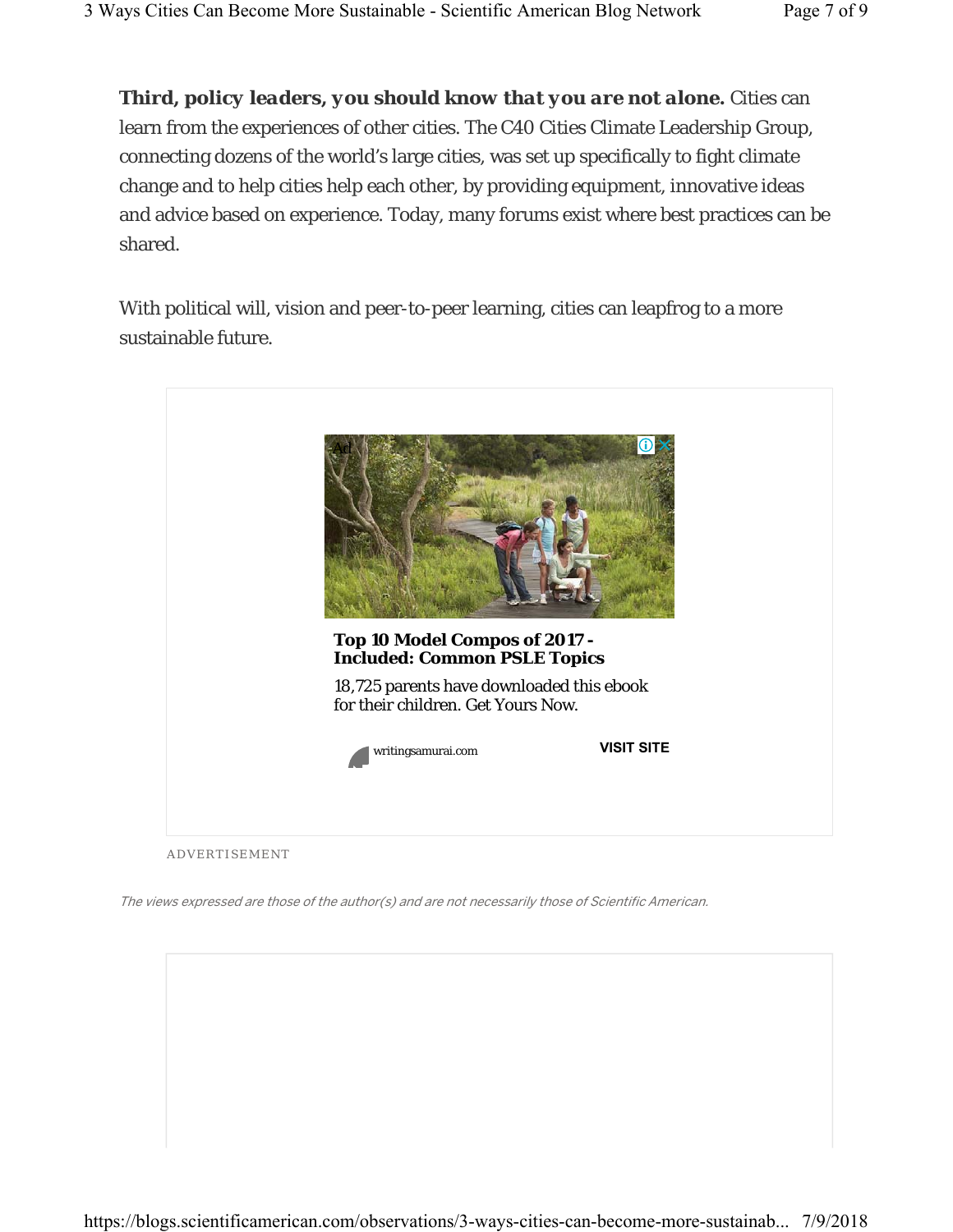

## **ABOUT THE AUTHOR(S)**



## **Chan Heng Chee**

Chan Heng Chee is ambassador-at-large with the Singapore Foreign Ministry. She is chairman of the Lee Kuan Yew Center for Innovative Cities, Singapore University of Technology and Design; chairman of the National Arts Council; deputy chairman of the Social Science Research Council and member of the Science of Cities Committee, National Research Foundation. She is global cochair of the Asia Society. Ambassador Chan served as Singapore's ambassador to the United States from July 1996 to July 2012. She served as Singapore's permanent representative to the United Nations and concurrently as high commissioner to Canada and ambassador to Mexico.

Credit: Chan Heng Chee